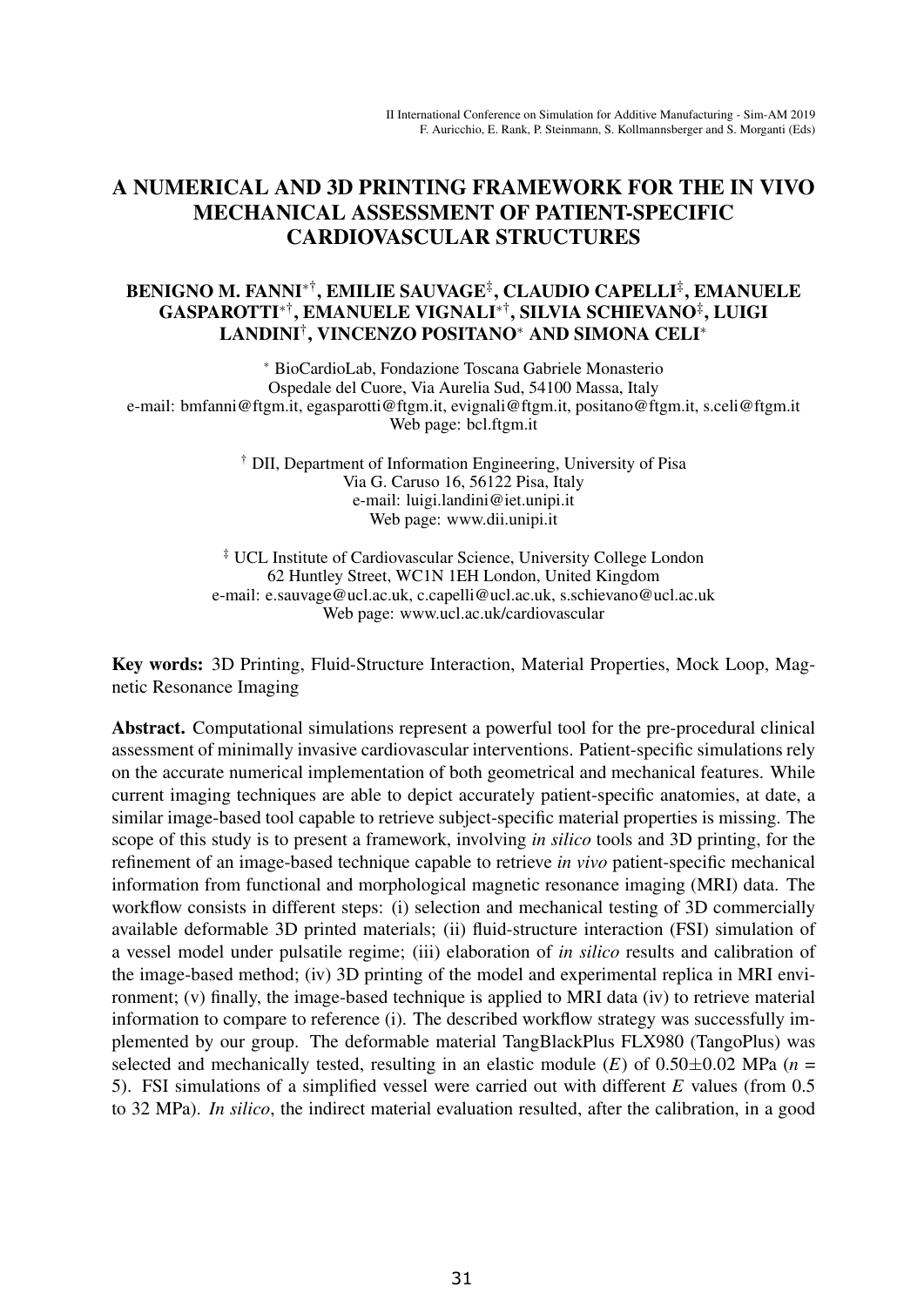matching between inputted *E* values and estimated ones, leading to a percentage difference of 7.8±4.1% (*n* = 12). The simulated vessel was 3D printed with TangoPlus and acquired in terms of MRI data. The application of the proposed image-based method resulted in a *E* value of the phantom of  $E = 0.54$  MPa, very close to the one directly assessed via tensile tests  $(0.5 \text{ MPa})$ . Although very good results were achieved in this study, other deformable materials and shapes will be investigated by using the described framework. With further refinements, this strategy would lead to an indirect and image-based tool for the *in vivo* assessment of patient-specific material properties, thus enhancing the confidence of patient-specific computational models.

## 1 INTRODUCTION

Patient-specific computational modeling represent a powerful and promising tool for the simulation of minimally invasive cardiovascular procedures in a clinical pre-planning scenario [1]. However, the use of computational methods in clinics is still scarce and limited [2]. The challenges consist in a faithful adaptation of computational models into the patient-specific clinical conditions [3].

Simulation of such interventions requires specific information on both the patient's implantation site and the device. While this latter is fully known, both for geometrical and mechanical features, accurate data of patient are available only for the anatomy, easily retrievable from current imaging techniques. In fact, actual limitation of cardiovascular computational modeling is represented by the patient-specific material properties which are lacking. This lack of information introduce approximations of the mechanical modelling [4] of patients cardiovascular structures. Enhanced material information, which include patient-specific information, would certainly improve the accuracy of the numerical results, thus favoring the use of computational tools in the daily clinical practice.

In this study we tested a framework involving 3D printing facilities and *in silico* tests for the calibration of a novel technique for the image-based extraction of mechanical information of compliant materials. The feasibility of the presented framework was proven on one material, showing excellent agreement between direct and indirect mechanical assessment. With further refinement, including the testing on different materials and more complex geometries, the proposed method could be applied on *in vivo* imaging data for the assessment of patient-specific material information.

## 2 MATERIAL AND METHODS

The framework we described in this section aims to predict the elastic modulus of materials based on an indirect and non-invasive method.

The entire workflow of this research consists in the following steps:

- 1. Selection of a compliant material available on the market of additive manufacturing and its mechanical testing.
- 2. Fluid-structure interaction (FSI) simulations of a vessel-shaped model subjected to pul-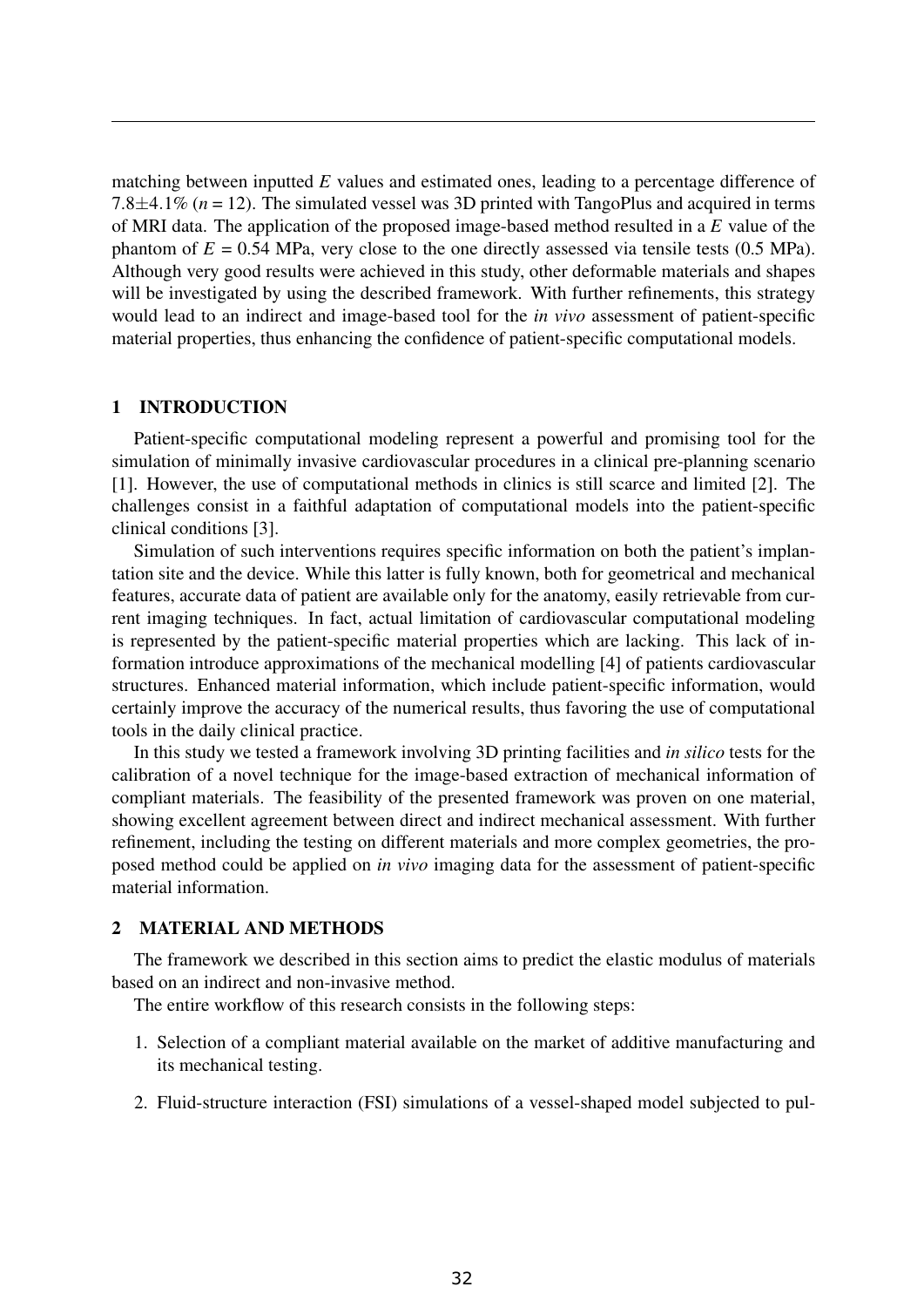satile conditions. A wide range of elastic moduli was used as input  $(E_{\text{INP}})$  for the mechanical description of the vessel's wall.

- 3. Post-processing results of the simulations are used to calibrate the QA-based formulation for inferring the E values used in the simulations  $(E_{\text{OUT}})$ .
- 4. 3D printing of the vessel model with the selected material and an *in vitro* replica of the simulation; this step includes a phase contrast magnetic resonance imaging (PC MRI) acquisition of the phantom.
- 5. Segmentation of the PC MRI dataset and application of the proposed image-based method to infer the E value of the material, which is compared to the one directly assessed in step (1) with mechanical tests.

In this work we demonstrated the feasibility of the described framework for one material and shape. A scheme of the described workflow is shown in Fig. 1.



Figure 1: Representative scheme of the described workflow.

#### 2.1 QA-based method

The formulation we propose in this work is based on the flow-area (QA) method and on equations available in literature. The QA method is an image-based technique, first used on MRI data [5] and then on ultrasound images [6], for the assessment of the pulse wave velocity (*PWV*), which is considered a good surrogate of the arterial stiffness [7, 8]. According to this method, the relationship during the early systolic period between the cross-sectional area of a blood vessel and the passing flow can be approximated as a first-order linear equation. The *PWV* can be defined as the slope of such linear portion:

$$
PWV = \frac{dQ}{dA} \tag{1}
$$

where *dQ* is the incremental variation of the passing flow and *dA* is the incremental variation of the cross-sectional area of the vessel.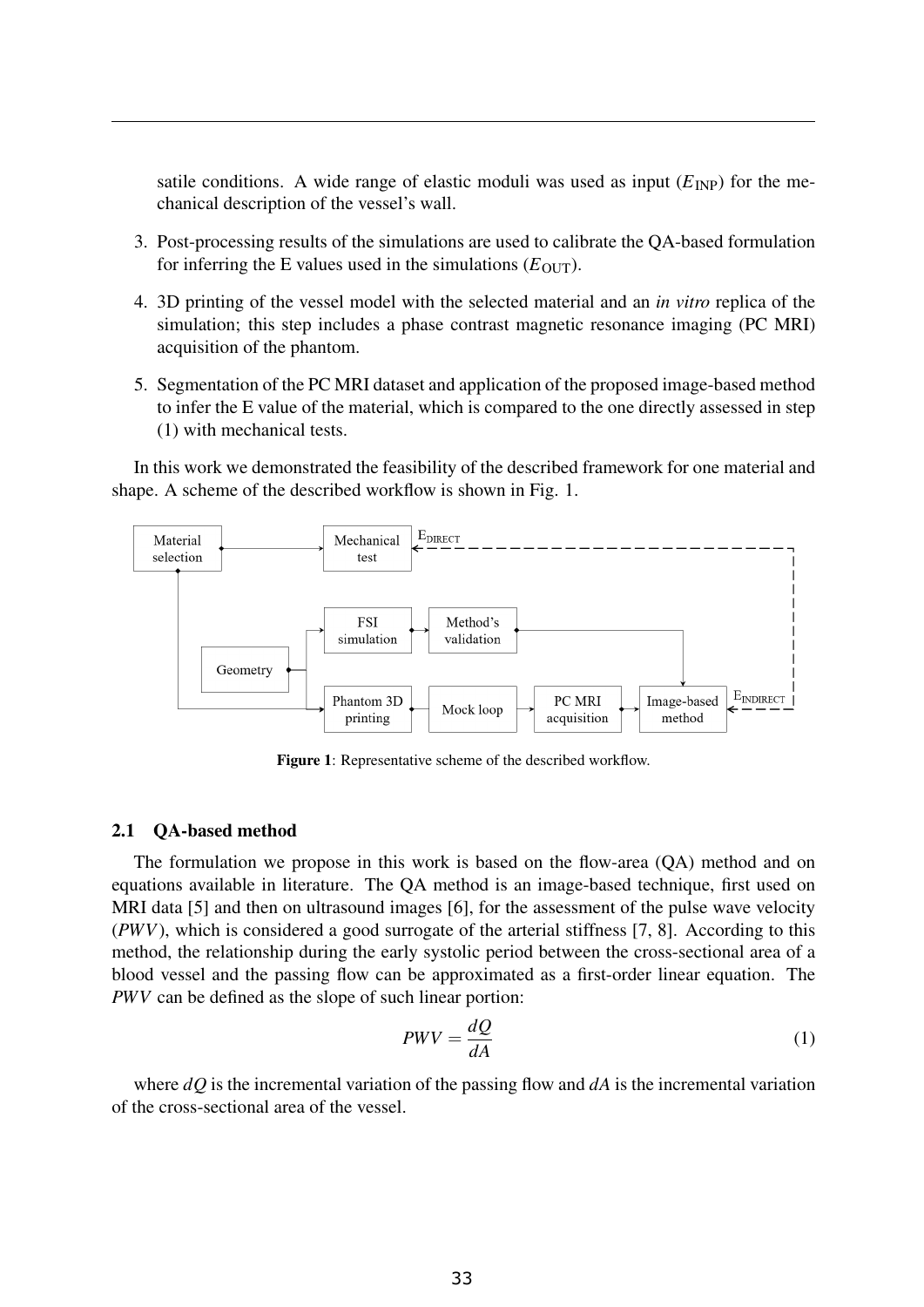Laurent et al. [9] proposed a formulation for the estimation of the *E* value of the vessel's wall based on the distensibility compliance *(DC)* and some geometrical parameters:

$$
E_{DC} = \frac{3\left(1 + \frac{A_0}{WCSA}\right)}{DC}
$$
 (2)

where  $A_0$  is the cross-sectional area of the vessel, *WCSA* is the wall cross-sectional area, both evaluated at diastole. Usually the *DC* value is evaluated by coupling area and pressure information at diastole and systole.

To overcome the use of pressure, which is an invasive measure and moreover not available for all the patients, we considered the inverted Bramwell-Hill equation [10] for the definition of the *DC* value:

$$
DC = \frac{1}{\rho \, PWV^2} \tag{3}
$$

where the density of the fluid flowing through the section is  $\rho$ .

In our study we defined the following *PWV*-based equation for the estimation of *E* value  $(E_{\text{OUT}})$ :

$$
E_{OUT} = k \left( 3 \rho \, PWV^2 \left( 1 + \frac{A_0}{WCSA} \right) \right) \tag{4}
$$

Eq. 4 derives by combining Eq. 2 and 3 and it allows the estimation of the *E* value of a vessel's wall based on the *PWV*, which can be easily calculated by means of the QA method. The *k* parameter is a correction factor introduced for a more reliable estimation of the *E* values.

#### 2.2 Material selection and mechanical testing

For this feasibility study, we selected one deformable material available in the market of additive manufacturing. The chosen material was TangoBlackPlus FLX980 (TangoPlus) which was tested via uniaxial tensile tests. Five dogbone-shaped specimens were 3D printed with an Object500 Connex machine (Stratasys, Minnesota, USA). The samples were mechanically tested with a custom-made tensile machine [11] to retrieve the *E* value of the 3D printed TangoPlus material. The  $E$  value obtained from tensile tests  $(E<sub>tt</sub>)$  was considered as ground of truth and compared to the  $E$  value estimated from the MRI experiment ( $E_{MRI}$ ).

#### 2.3 *In silico* campaign

A vessel model under cardiac-like pulsatile conditions was implemented by using the software LS-DYNA R.10 (LSTC, Livermore, USA). For this study of feasibility, the geometry of the vessel was drawn as cylindrical, with a length of 150 mm, an in internal diameter of 12.7 mm and a thickness of 2 mm. The wall was modelled as isotropic and linear elastic. A total of twelve simulations were carried out with different  $E_{\text{INP}}$  values for the vessel's wall, ranging from 0.50 MPa to 32 MPa, with an oversampling in the region close to 1 MPa (Fig. 2). The fluid domain was modelled as an incompressible and non-Newtonian fluid with a density of 998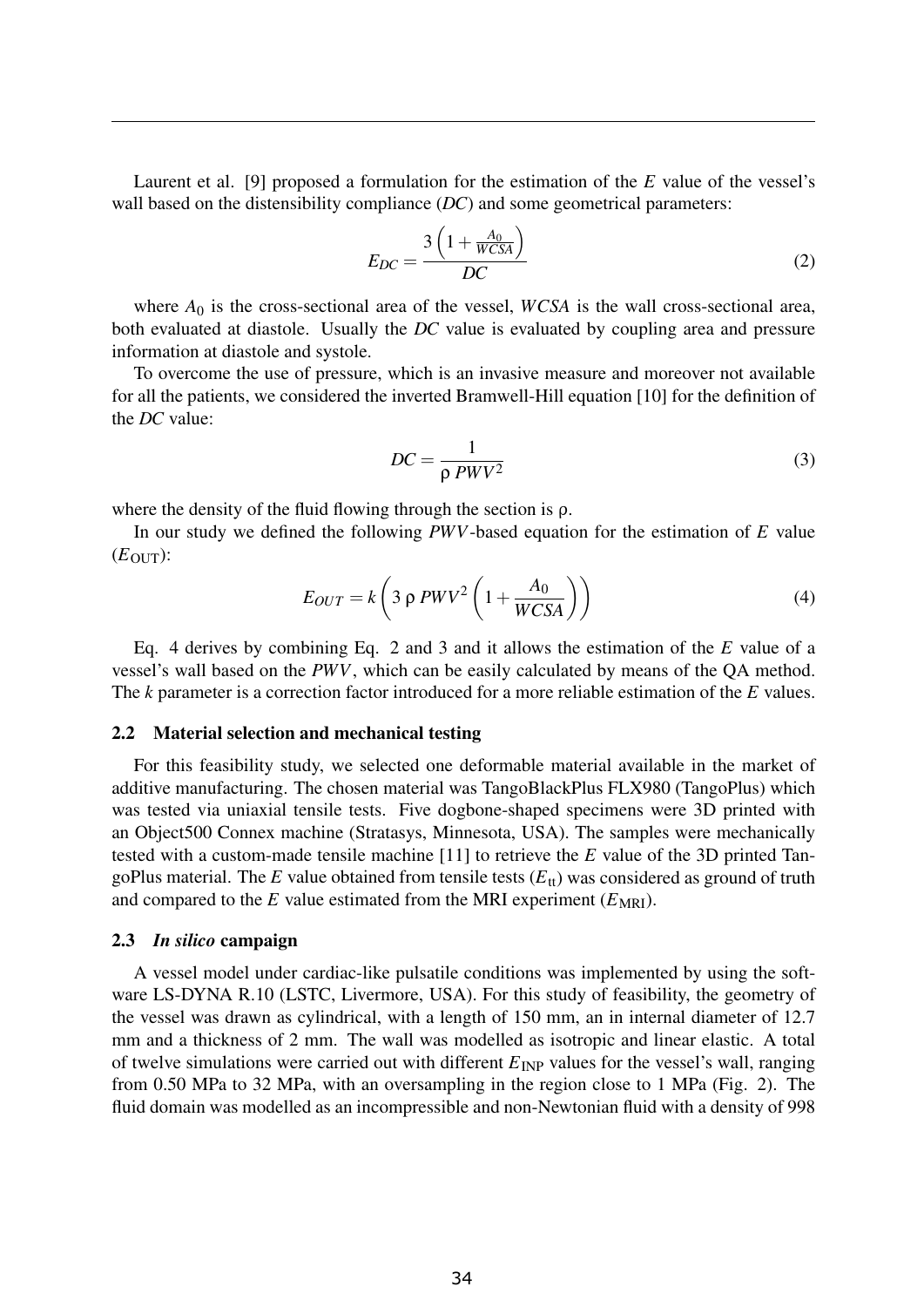kg/m<sup>3</sup> and a dynamic viscosity of 0.001 kg m<sup>-1</sup> s<sup>-1</sup>. Periodic boundary conditions were set up to impose velocity at the inlet and pressure at the outlet. Four cardiac cycles were simulated. A time step of 0.01 s was used.



Figure 2: (a)  $E_{\text{INP}}$  values used in the simulations; (b) zoom of the  $E_{\text{INP}}$  in the region of 1 MPa.

The twelve simulations were elaborated with the proposed QA-based technique. The last cardiac cycle was considered for analysis. Flow and area information along time were extracted in the middle cross-section of the numerical models using ParaView (https://www.paraview.org/). At this stage, the *k* parameter was determined with an iterative process until  $(E_{\text{OUT}})$  matched  $(E<sub>INP</sub>)$ .

## 2.4 MRI experiment

The simulation was replicated *in vitro*. The vessel model was 3D printed with TangoPlus and inserted in an ad-hoc mock circulation circuit providing a pultatile regime (Fig. 3). Cardiaclike conditions were provided by a Harvard apparatus pulsatile blood pump (Harvard apparatus, Massachussets, USA). Similar flow and pressure conditions were imposed by tuning the action of the pump and adjusting the passive elements of the system in terms or compliance (C) and resistance (R).



Figure 3: Scheme of the mock loop built for the MRI experiment.

Finally, the circuit was positioned in MRI environment to acquire PC images of the phantom in the middle cross-section. The acquisition resulted in 40 frames along the cardiac cycle.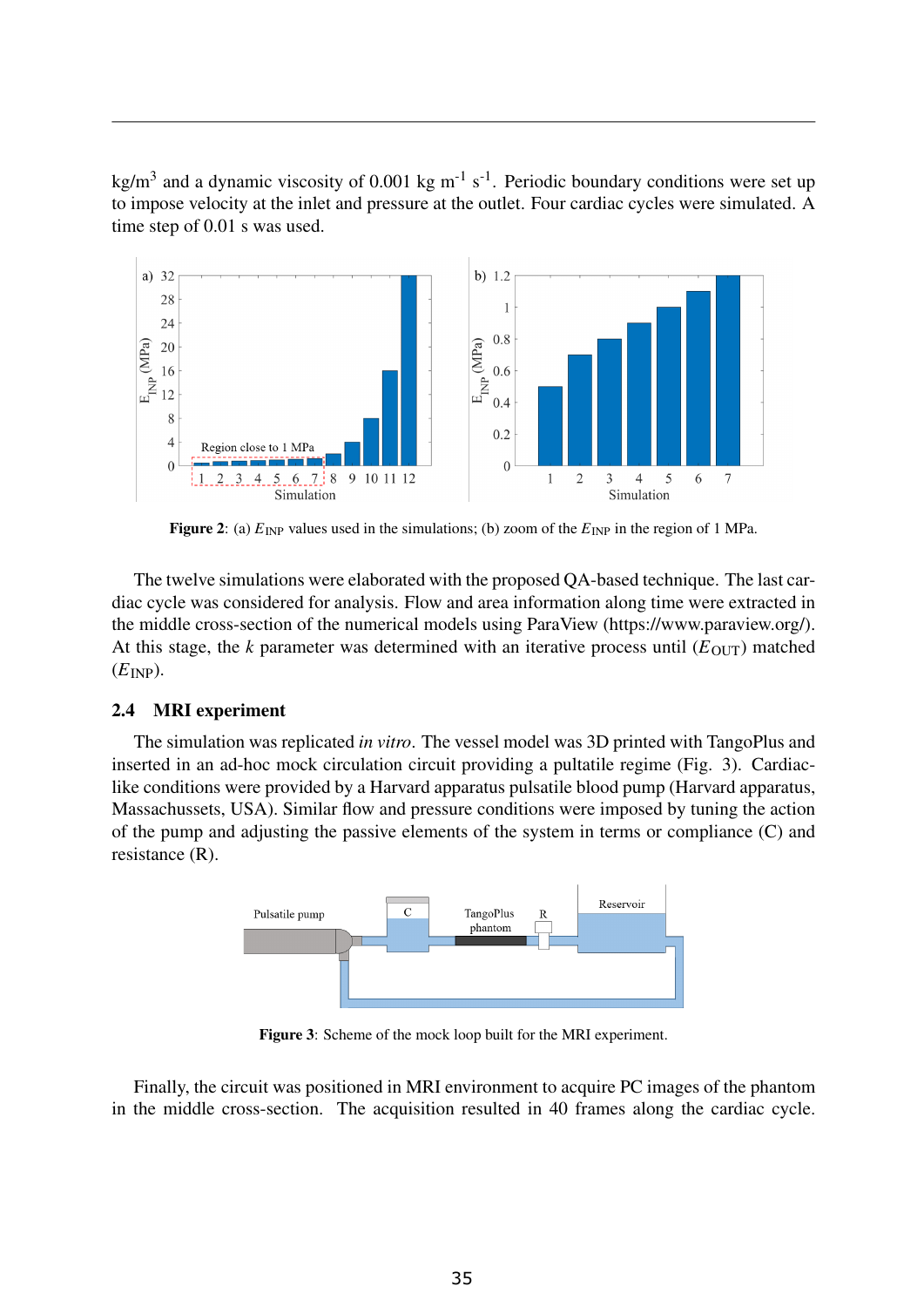Images were segmented using Segment v2.0 (http://segment.heiberg.se) [12] to obtain area and flow values for all the frames. The proposed QA-based method was applied and the  $E_{MRI}$  value of the phantom was calculated by using Eq. (5) with the *k* value obtained from the *in silico* analysis.

## 3 RESULTS

## 3.1 Tensile tests

Uniaxial tensile tests were successful for all the specimens. The mechanical tests were conducted until the rupture of the sample. The stress-strain curves obtained from the tests were linearly fitted (Fig. 4) to get the  $E_{tt}$  value, which resulted to be  $0.50\pm0.02$  MPa ( $n = 5$ ).



Figure 4: Stress-strain curves from uniaxial tensile tests of the five 3D printed TangoPlus specimens.

#### 3.2 *In silico* outcomes

The twelve FSI simulations with different  $E_{\text{INP}}$  values reached successfully the convergence. The iterative tuning of the *k* parameter led to the following definition:

$$
k = c \, RAC \tag{5}
$$

where *RAC* is the relative area change expressed as:

$$
RAC = \frac{A_{max} - A_0}{A_0} \tag{6}
$$

and *c* is a constant parameter which was defined for each simulation as:

$$
c = \frac{E_{INP}}{RAC \, E_{PWV}}\tag{7}
$$

The *c* value, as obtained from Eq. 7 resulted equal to  $12.6949 \pm 1.1210$  ( $n = 12$ ). The mean value of  $c$  ( $\bar{c}$  = 12.6949) was used in Eq. 4 to obtain the estimation ( $E_{\text{OUT}}$ ) of the  $E_{\text{INP}}$  values used in the simulations. The  $E_{\text{OUT}}$  values well replicated the  $E_{\text{INF}}$  values, with a mean error of 7.8 $\pm$ 4.1% (*n* = 12). Fig. 5 shows how the inclusion of the  $\bar{c}$  RAC factor hugely reduces the non-linearity between  $E_{\text{OUT}}$  and the  $E_{\text{INP}}$  values in respect to using  $k = 1$ .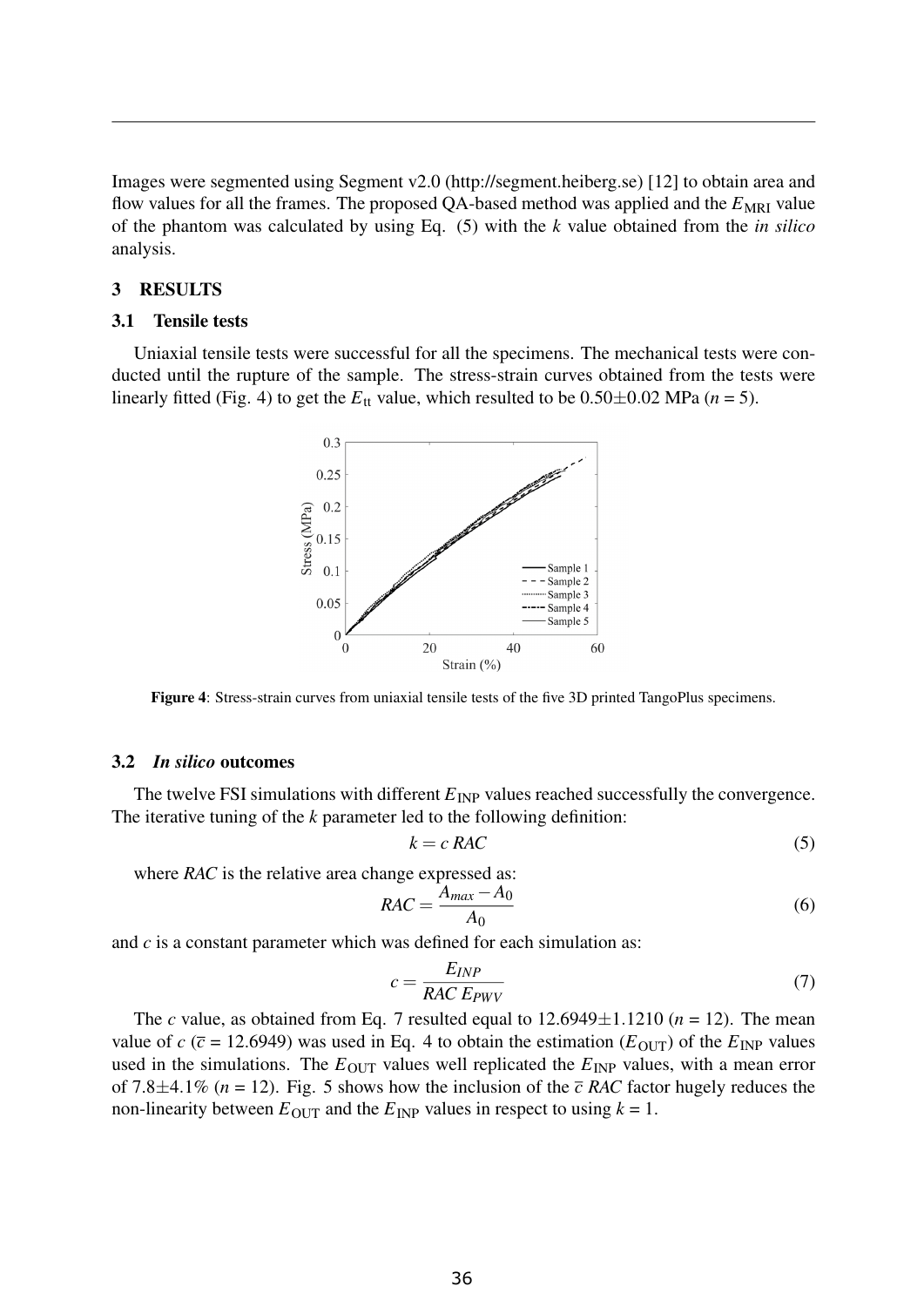

**Figure 5:** Relationship between  $E_{\text{OUT}}$  and  $E_{\text{INP}}$  with  $k = 1$  (a) and  $k = c$  *RAC* (b).

## 3.3 Experimental results

The application of the presented QA-based method was feasible on the acquired PC images. The *PWV*, calculated as stated in Eq. 1, was found to be 5.57 m s<sup>-1</sup>. Calculation of the  $E_{\text{OUT}}$ with  $k = 1$  resulted in 0.21 MPa, which, accordingly to the equivalent *in silico* case, underestimates the real *E* value of the material ( $E<sub>tt</sub> = 0.50$  MPa). While the application of the found *k* factor (Eq. 5) led to an  $E_{MRI}$  value of 0.54 MPa, with a percentage difference of 8% in respect to the direct estimation.



Figure 6: Segmentation results of PC MRI dataset (left) and resulted QA loop (right).

### 4 DISCUSSION

In this work we presented a proof of concept of a framework able to infer the *E* value of materials based on PC MRI data. The framework relies on a empirically modified equation based on the QA method. We first tested the proposed formulation in a controlled *in silico* environment taking advantage of the knowing of the *E* values implemented in the simulations.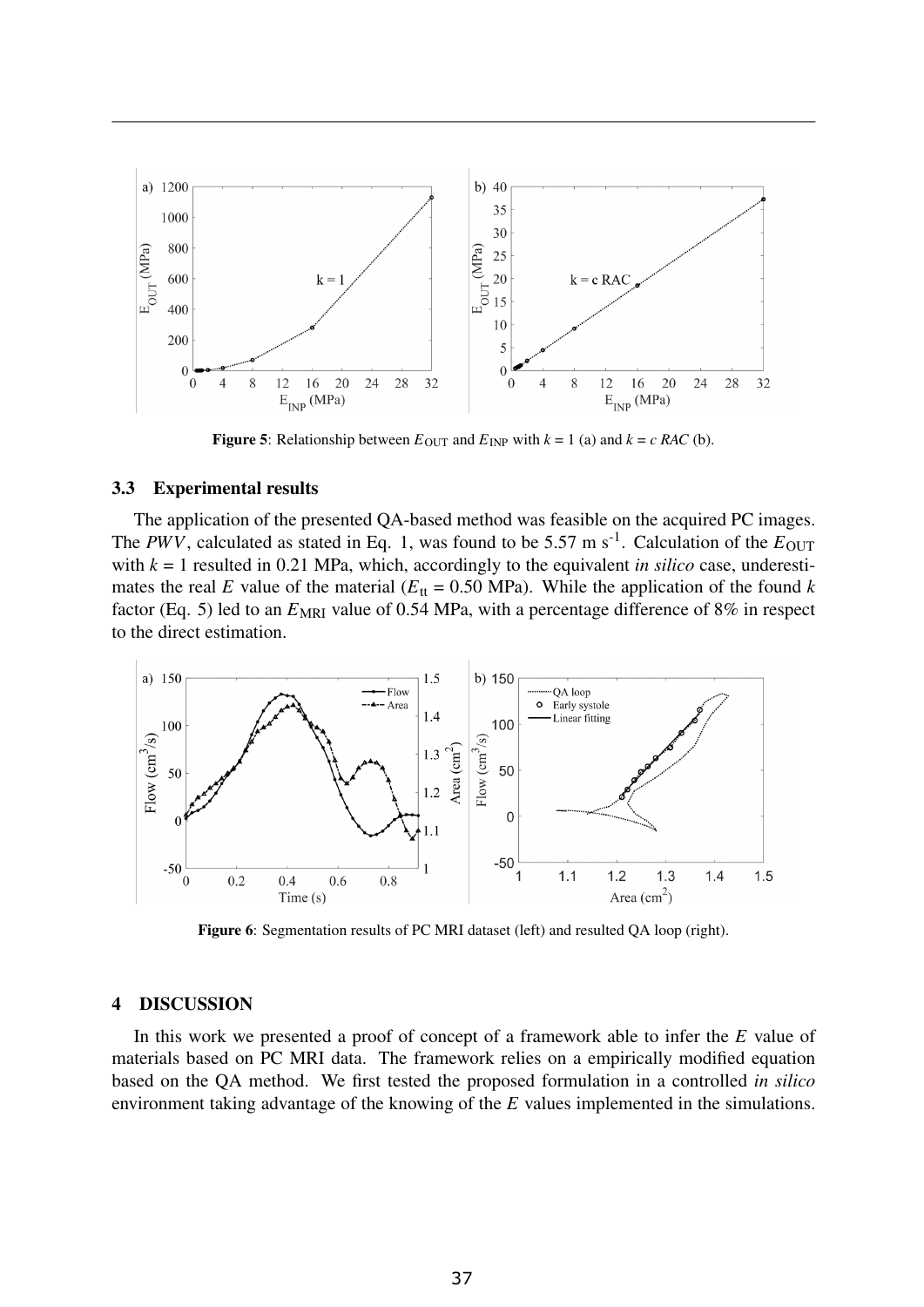This allowed the determination of the *c* value present in the definition of the *k* factor (Eq. 5). In fact, while the *RAC* parameter seems to have the role of adjusting the linearity between the inferred  $E$  and the reference (Fig. 5), a constant value (i.e. the  $c$  value), which may be considered the same for all the stiffnesses, is necessary for a correct matching of the *E* values. However, the predictive capability of the presented technique was confirmed *in vitro*, where a very good matching between the real *E* value of the 3D printed material and the image-based one was found (8%).

Although very promising results were achieved, this work represents a study of feasibility of a framework which was experimentally tested just for one material and one geometry. Future works will surely include the analysis of other 3D printed materials, such as Agilus30 (Stratasys, Minnesota, USA) and Elastic and Flexible resins (Formlabs, Massachusetts, USA), as well as different and more complex geometries, starting from different sized pipes to patientspecific anatomies. In fact, with further refinements, this technique would be able to assess an estimation of the patient-specific implantation site material properties, useful for a more reliable implementation of the mechanical response of the vessel's wall against the expansion of a device.

## 5 CONCLUSIONS

In this study, we demonstrated the feasibility of a framework involving additive manufacturing and *in silico* simulations for the non-invasive assessment of the *E* value of deformable materials. While computational modeling allowed us to refine the methodology in a controlled space, with 3D printing we were able to test the developed formulation with a ad-hoc MRI experiment and to compare the outcomes against the results from tensile tests, which are for obvious reasons impracticable for *in vivo* tissues. The proposed image-based method showed promising results. Future works will focus on the exploration of other *in silico* and *in vitro* scenarios with the main aim to apply this technique on *in vivo* patient-specific imaging data. This would reduce the gap between numerical and clinical world, thus enhancing the efficacy of the intervention procedures and the healthcare of patients.

## **REFERENCES**

- [1] Capelli, C., E. Sauvage, G. Giusti and al. Patient-specific simulations for planning treatment in congenital heart disease. *Interface Focus*, 2018, 8:20170021.
- [2] Biglino, G., C. Capelli, J. Bruse, G. M. Bosi, A. M. Taylor, and S. Schievano. Computational modelling for congenital heart disease: how far are we from clinical translation? *Heart* 103:98103, 2017.
- [3] Huberts, W., S. G. H. Heinen, N. Zonnebeld, D. A. F. van den Heuvel, J.-P. P. M. de Vries, J. H. M. Tordoir, D. R. Hose, T. Delhaas, and F. N. van de Vosse. What is needed to make cardiovascular models suitable for clinical decision support? A viewpoint paper. *Journal of Computational Science* 24:6884, 2018.